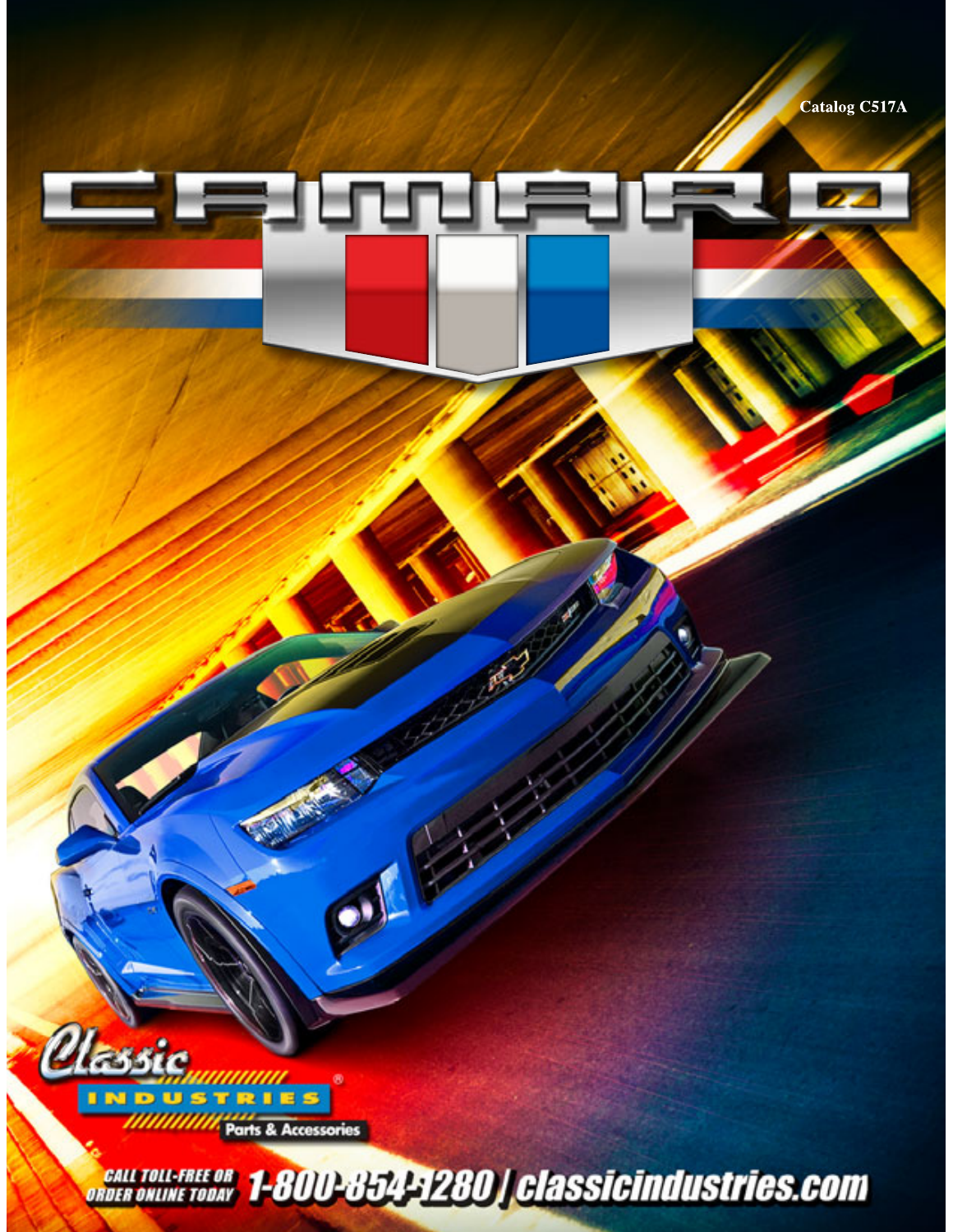

## New Product Showcase



GF8611 2010-15 coupe folding backrest ............................. 189.99 ea GF8621 2011-15 conv non-folding backrest ..................... 189.99 ea GF8631 2016-17 conv non-folding backrest ..................... 189.99 ea

LED sequential mirror arrows add a touch of class to your Camaro. These LED arrows wire directly to your turn signal circuit to improve safety and  $v_{\text{is}}$  is the contracted by the contract of  $\frac{1}{2}$  contracted by  $\frac{1}{2}$  contracted  $\frac{1}{2}$  contracted by  $\frac{1}{2}$  contracted by  $\frac{1}{2}$  contracted by  $\frac{1}{2}$  contracted by  $\frac{1}{2}$  contracted by  $\frac{1}{2}$ GF950131 2010-13 ................................................................. 134.99 pr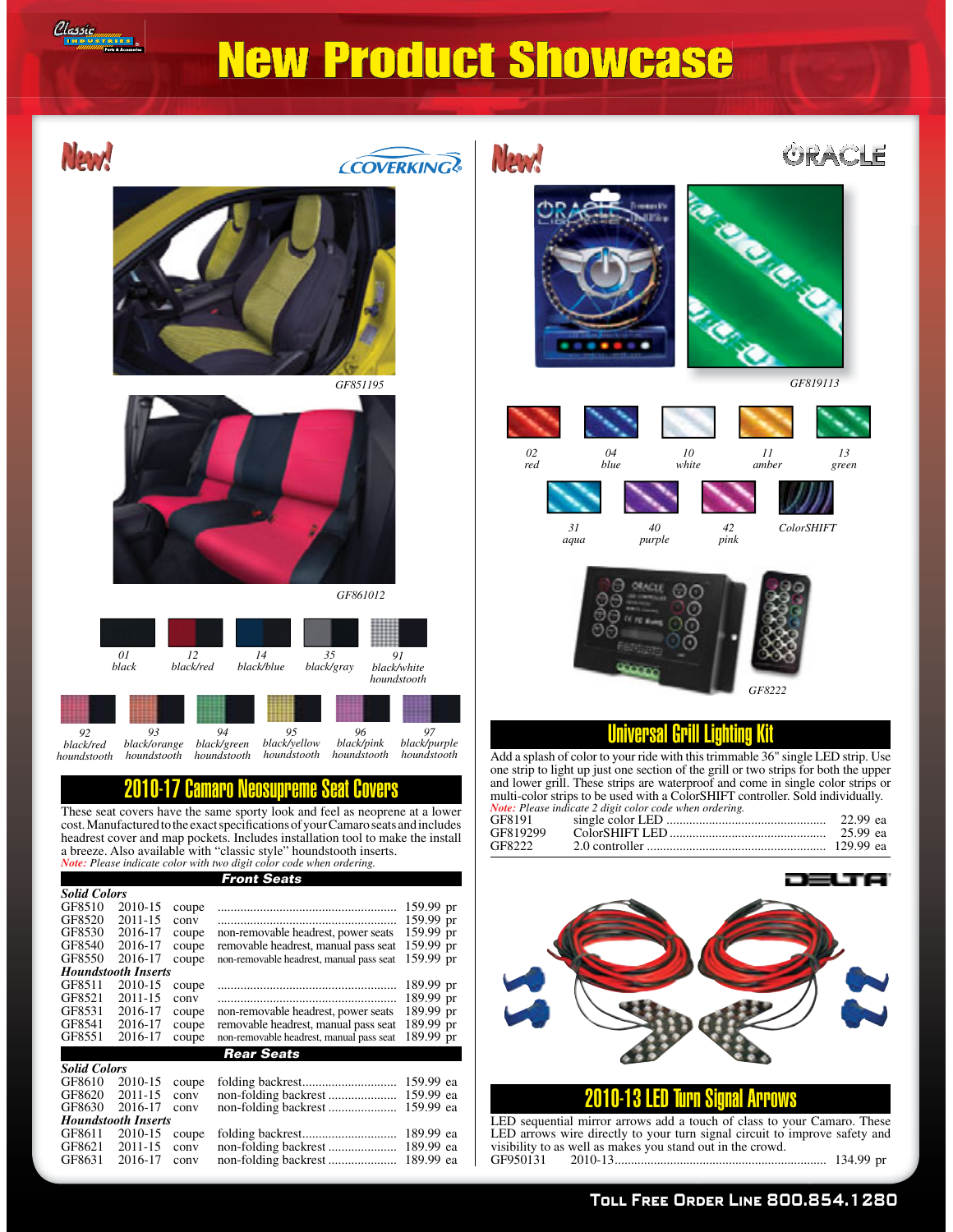# New Product Showcase



SLP boost gauge pod for 2010-15 Camaro. The pod mounts to the top of the steering column, making it easy to view while driving. Accepts 2-1/16" (52.4mm) gauge. GF6235 2010-15 single gauge pod ......................................... 99.99 ea

*GF1030522*

Classic

#### 2010-15 Sprint Booster Throttle Control

Sprint Booster is a "plug & play" electronic device which attaches to your accelerator pedal, and eliminates the delay of electronic throttle response, providing instant acceleration. Available in a Version2, and Version3. Version2 features, an off mode, sport, and race mode. Version3 features 36 acceleration programs (18 manual and 18 auto), valet mode, and pedal lock mode. V3 allows you to set your throttle response based on your personal driving preferences,

| sensor, and factory plug. |         |               |           |
|---------------------------|---------|---------------|-----------|
| GF1030520                 | 2010-15 |               | 269 99 са |
| GF1030521                 | 2010-15 | $V2$ – manual | 269 99 са |
| GF1030522                 | 2010-15 |               |           |



Billet pedal cover sets for 2010-14 Camaro models. Pedal covers are CNCmachined from a solid piece of aluminum to fit the curve of your pedals to

| <b>Automatic Pedal Covers 3 Piece</b> |                        |           |  |
|---------------------------------------|------------------------|-----------|--|
|                                       |                        | 96.99 set |  |
|                                       |                        |           |  |
| Manual Pedal Covers 4 Piece           |                        |           |  |
|                                       |                        |           |  |
|                                       | A9100255 2010-14 satin | 99.99 set |  |



#### 2010-13 T3 Front Bumper Side Ports

The ACS-T3 front bumper side ports are installed into the side of the bumper, near the wheel well, which gives the fascia of your 2010-13 Camaro SS a sleek, sporty look. Side ports are manufactured in an OEM injection moulded ABS plastic. The component comes in black and can be painted to match. May also be installed with the ACS-T3/S front bumper ports. Kit includes: 2 side bumper ports, inner mounting brackets, plastic grill mesh, templates and instructions. Sold as a pair.

| Note: Front fascia requires trimming. Professional installation recommended. |  |  |  |  |
|------------------------------------------------------------------------------|--|--|--|--|
| <b>T3 Front Bumper Side Ports</b>                                            |  |  |  |  |
|                                                                              |  |  |  |  |